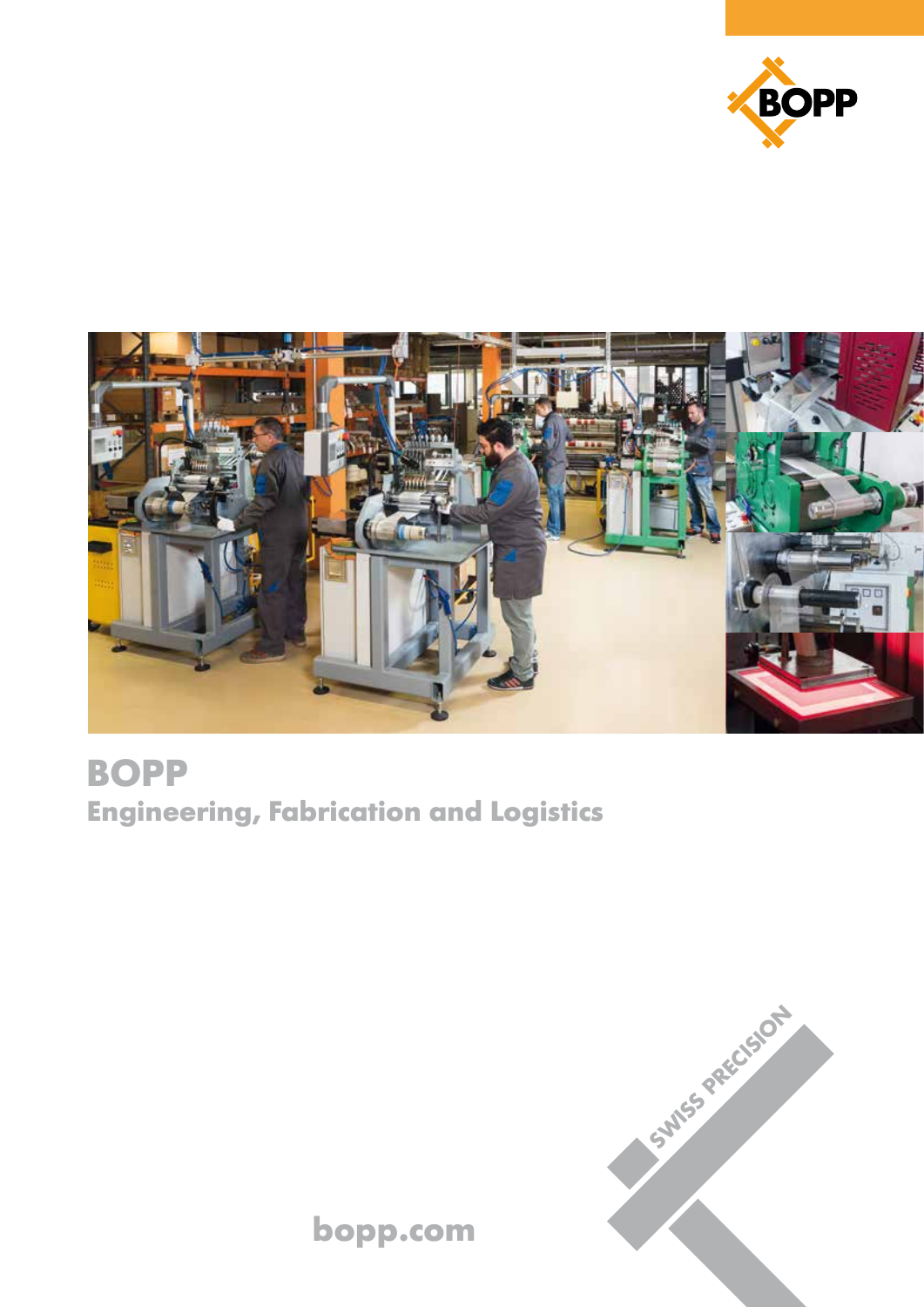**NECHANICAL UNIT OPERATION**





# **CLIENTS**



# **N** VOLUME PRODUCTION

**n** PROTOTYPES, ONE-OFFS



# **THE DIRECT ROUTE TO CUSTOMER SATISFACTION**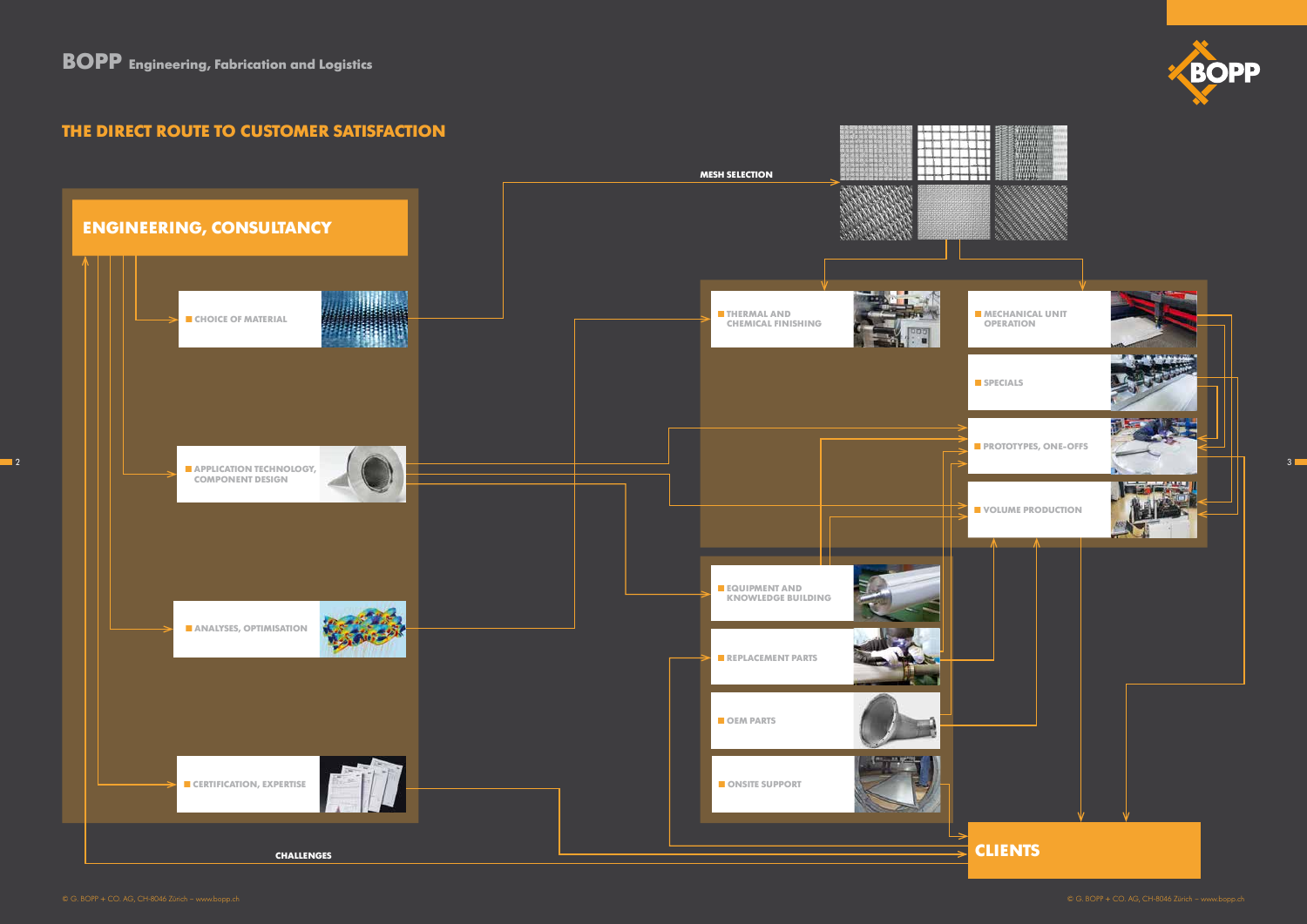Bopp's core competence lies in the weaving of fine meshes using stainless steel, and over the years the company has established itself as a solutions provider for a range of industries. In addition to this, for applications in filtration, sieving, screen printing and design, close cooperation with countless customers in many different fields means the organisation can offer a valuable and comprehensive range of experience in every sphere.

4

This knowledge and experience, based on practical applications, trials and improvements, has resulted in convincing solutions for many different projects and has had a lasting effect on many processes. Dependent upon specification, our meshes are advanced and highly technical products, and correct handling presents significant challenges when undertaking processes including cutting, stamping, welding, forming, stretching or edging. Specially designed equipment

and decades of experience play a vital role in achieving optimum results.

Customer interest focuses not on the mesh, but rather on process qualities such as economy and efficiency. This is exactly where Bopp positions its range of services, covering new build, process improvements, redesign or replacement.

# **PROCESS QUALITY FOR PREMIUM RESULTS IN USE**

### **CHALLENGES**

Specifications Definitions Basic parameters

### **QUALITY ASSURANCE**

### **ENGINEERING**

Reverse engineering Solutions Optimisation Design principles Development

### **FABRICATION**

Professional implementation Economy and efficiency Sustainability

### **PREMIUM MESHES**

Materials, mesh type Specification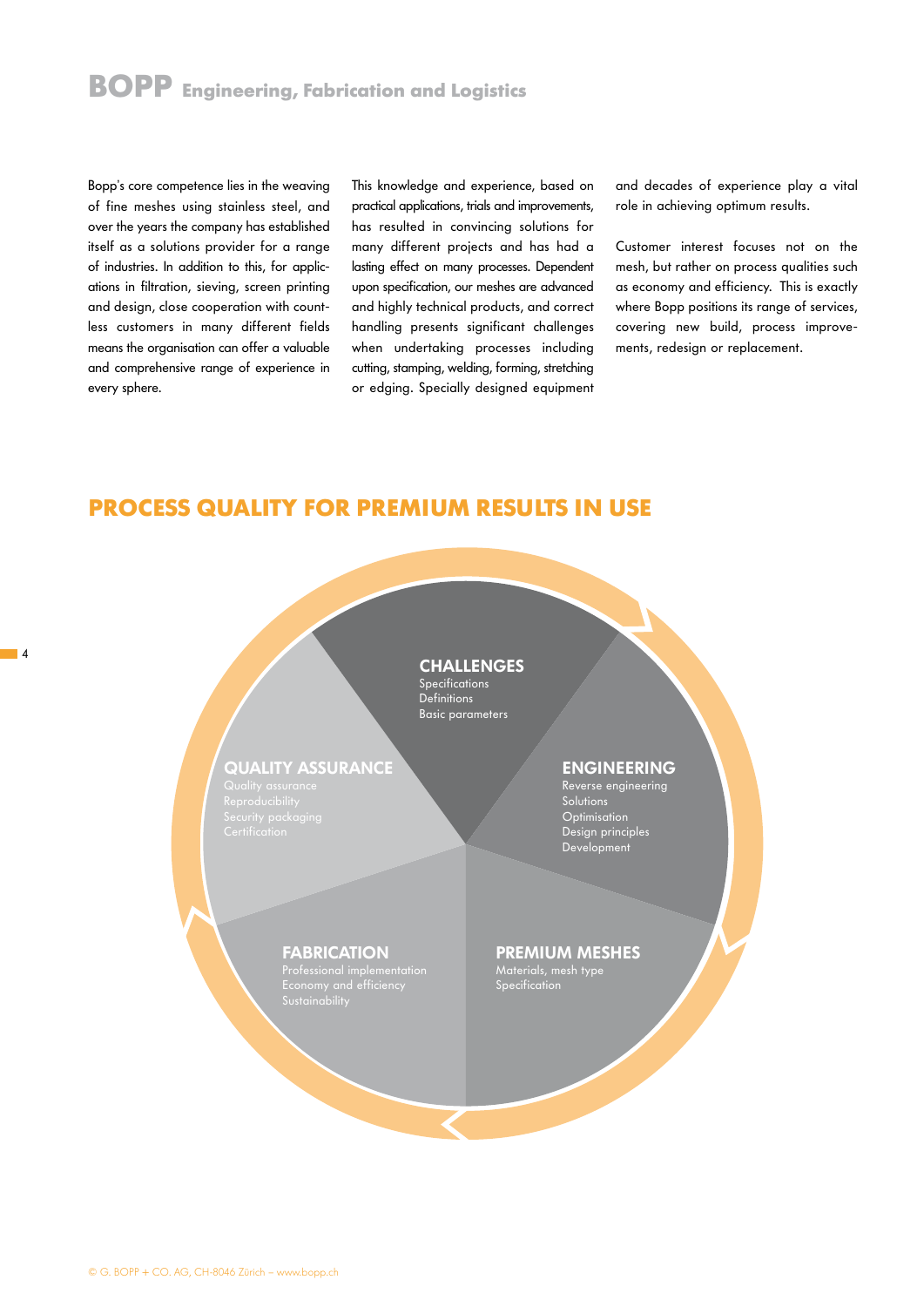



### **N EXPERIENCE IN THE CONSTRUCTION OF COMPLEX COMPONENTS**

We understand even the most challenging requirements from diverse industries across the world, and have achieved many often revolutionary solutions.

### **ENVIRONMENTAL CONSERVATION AND RESOURCE AWARENESS**

Our technical facilities meet the latest standards in terms of energy consumption and environmental sustainability. We are active participants in programmes designed to reduce our energy requirement, and belong to the Cleantech organisation.

### **N** JOINT PRODUCT DEVELOPMENT **WITH OUR CUSTOMERS**

You understand your process, we undertand solutions that have proved their worth in similar situations. Knowledge transfer provides the best route to meet the challenges of the future.

### **N** SINGLE SOURCING **MEANS SECURITY**

With significant potential for value creation from the original wire though to the finished product, interface problems and quality issues are kept to a minimum. Long tern relationships with our suppliers ensure optimum security of supply.

### **ECONOMY AND EFFICIENCY IN MANUFACTURING**

Solutions are particularly effective when they fulfill these challenges too. We utilise modular production units to achieve best value in terms of productivity and to reduce costs for our customers.

### **N THE UNIVERSAL PRINCIPLE OF QUALITY**

All our manufacturing businesses are accredited to recognised international quality standards. This also applies to all other areas including sales, administration, logistics and IT.

### **N REPRODUCIBILITY MEANS PROCESS RELIABILITY**

We maintain process-oriented procedures from development through to final production stage. All data is securely backed up and available at any time.

5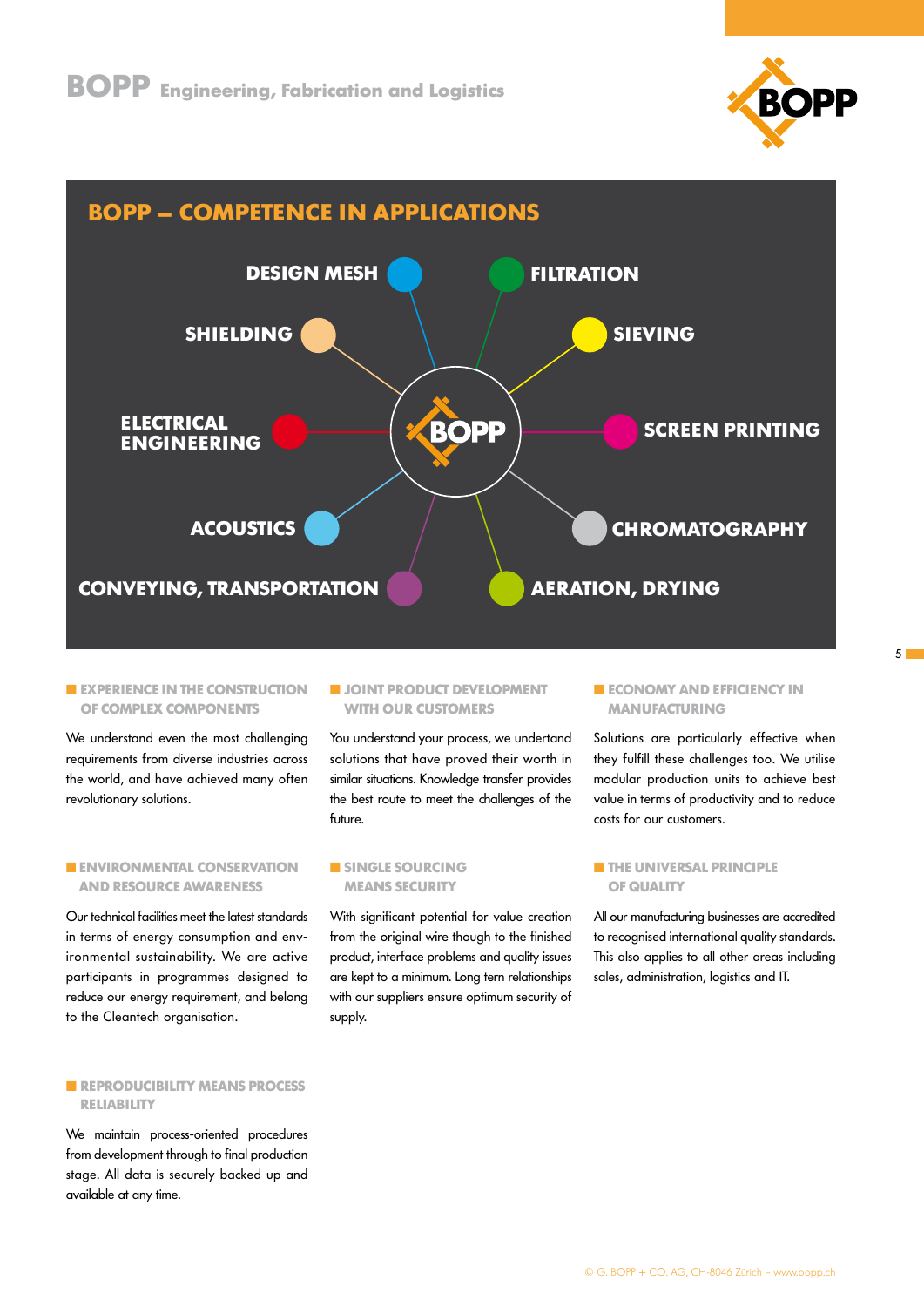# **ENGINEERING, CONSULTANCY**

In many cases, it is not simply a question of manufacturing a standard product or a replica, but rather a new development or the sustainable optimisation of an application result. To achieve this demands a real understanding of all the factors involved. What are the disadvantages of the current solution, what changes are absolutely necessary and which are simply preferable?

What challenges does the component face; physical, thermal, chemical? What are the installation and maintenance challenges? Based on these fundamental principles, factors such as material, mesh properties, styling and component design can be established; these are essential for the quality and efficiency of the processes in question. Our experience across thousands of applications in the most diverse

industry sectors is the foundation stone for our consultancy services. Our technical infrastructure and our advanced test and analysis procedures enable us to establish and rectify the reasons behind issues and failures.

### **n** DEMAND ANALYSIS. **MATERIAL SELECTION**

- Process performance requirements
- Type of loading; mechanical, thermal, chemical; stability, corrosion
- Cleanability properties of the selected mesh
- Materials, mesh and component costs
- Costs involved in the downtime required for maintenance
- Coatings, laminates
- Visual requirements





### **n** ANALYSES, OPTIMISATION

- Failure Mode and Effects Analysis (FMEA)
- Investigation of reasons behind damage or malfunction
- Performance optimisation, efficiency gains, extending service life, improvements in economy
- Comparative measurement of filter fineness, mesh type, stability
- Laboratory testing, trials, software simulation
- Microscopic analysis, material analysis
- Environmental sustainability





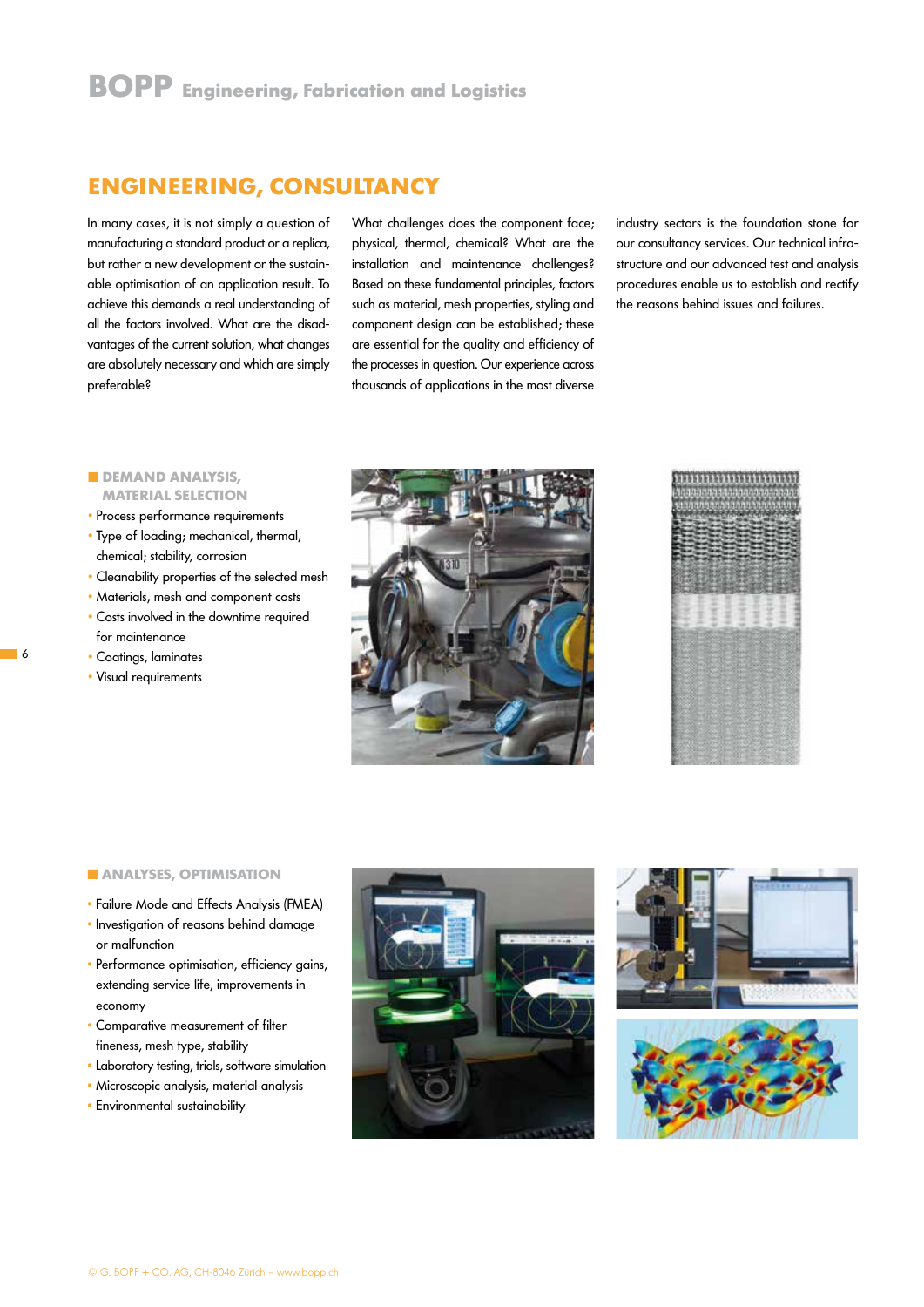

 $7 \Box$ 

- **n** APPLICATION TECHNOLOGY, **COMPONENT DESIGN, CONSTRUCTION**
- Technical implementation
- Production/verification of technical drawings
- Design, styling
- Surface finish
- Compression ratios, angle of incidence
- Component cleanability properties, backwashing capability
- Production methodology, reproducibility
- Quality control



### **n** CERTIFICATION, EXPERTISE

- Certification
- Measurement reports
- Inspection reports
- Declarations of no objection
- Technical advice
- Proof of origin
- SPC Statistical Process Control



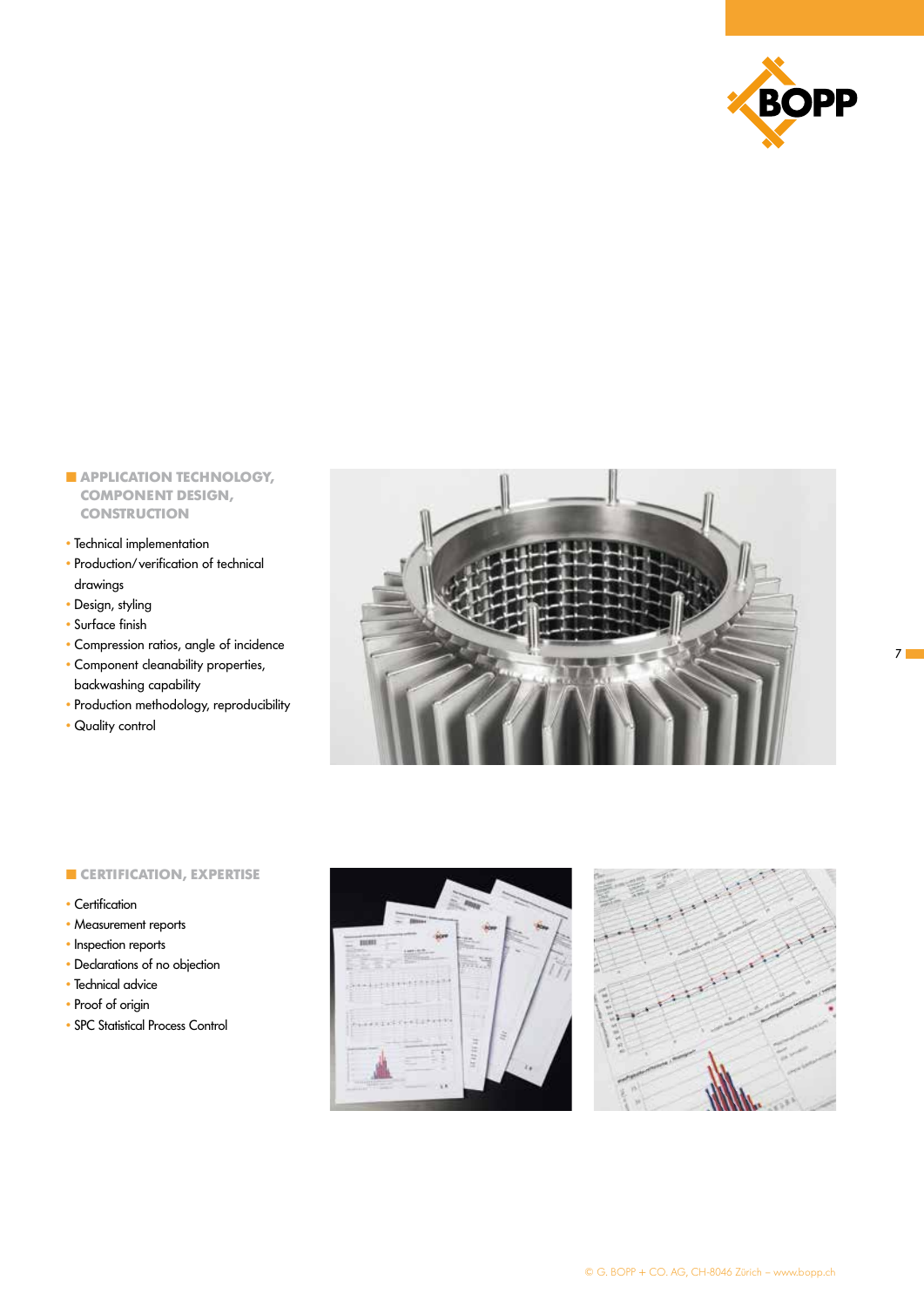# **PRODUCT DEVELOPMENT, PRODUCTION**

### **NECHANICAL UNIT OPERATION**

- Cutting: CAD controlled fine cutting, mechanical cutting, laser cutting
- Stamping
- Drawing and forming
- Binding, synthetic coating
- Stretching
- Welding: spot, roll seam and plasma welding
- Soldering
- Calendering









### **n** THERMAL AND CHEMICAL **FINISHING**

- Sintering
- Tension free bonding
- Surface treatments
- Coatings
- Electropolishing



 $\overline{\phantom{0}}$  8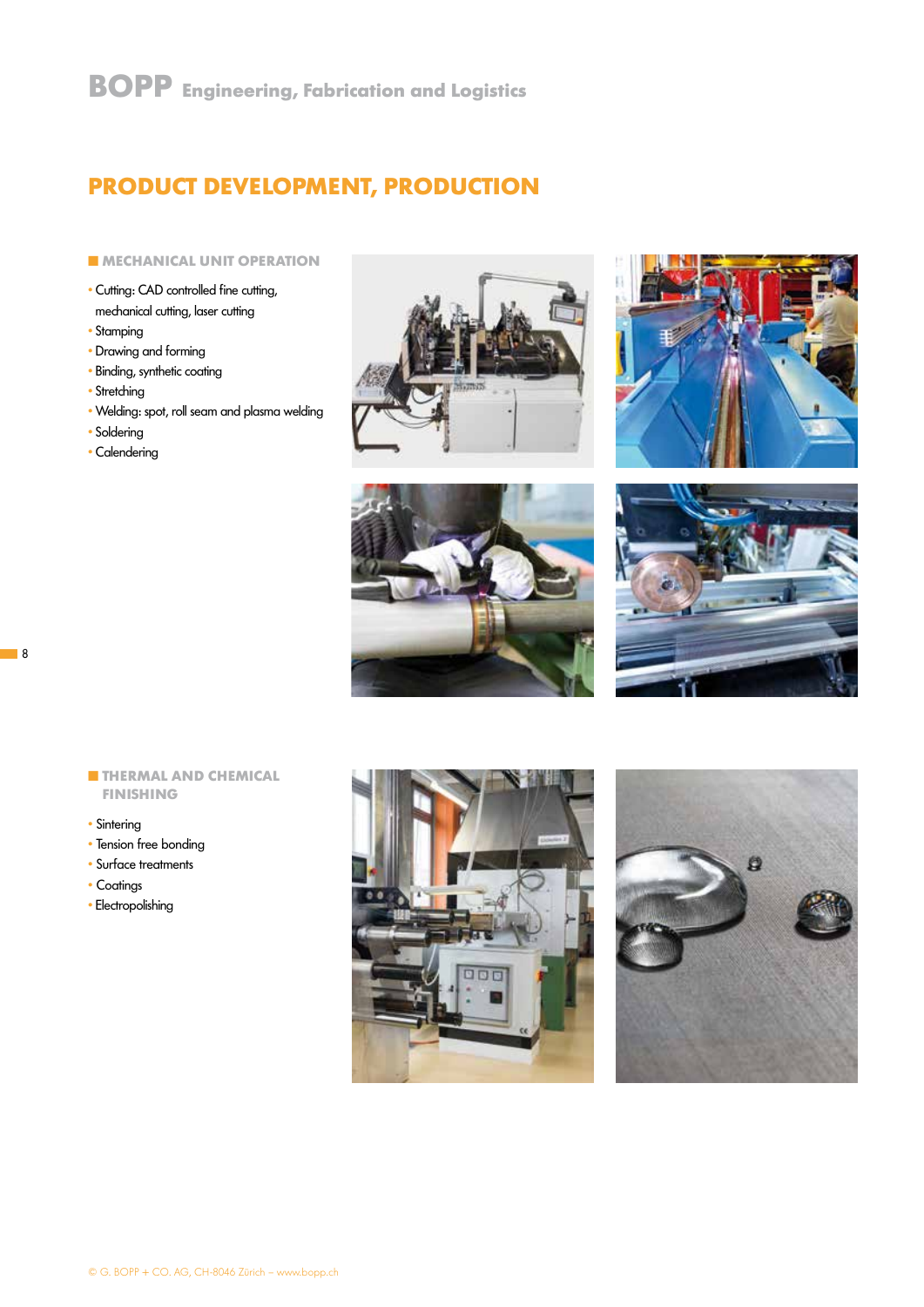

### **n** SPECIALS

- Multi layer sintered meshes, diffusion welded sintered meshes
- Bespoke coatings, i.e hydrophobic meshes
- Optically monitored precision cutting, CAD controlled fine blanking
- Calendering, rolls in standard widths and strips
- Pleating
- Stamping
- Optotechnical quality assurance

















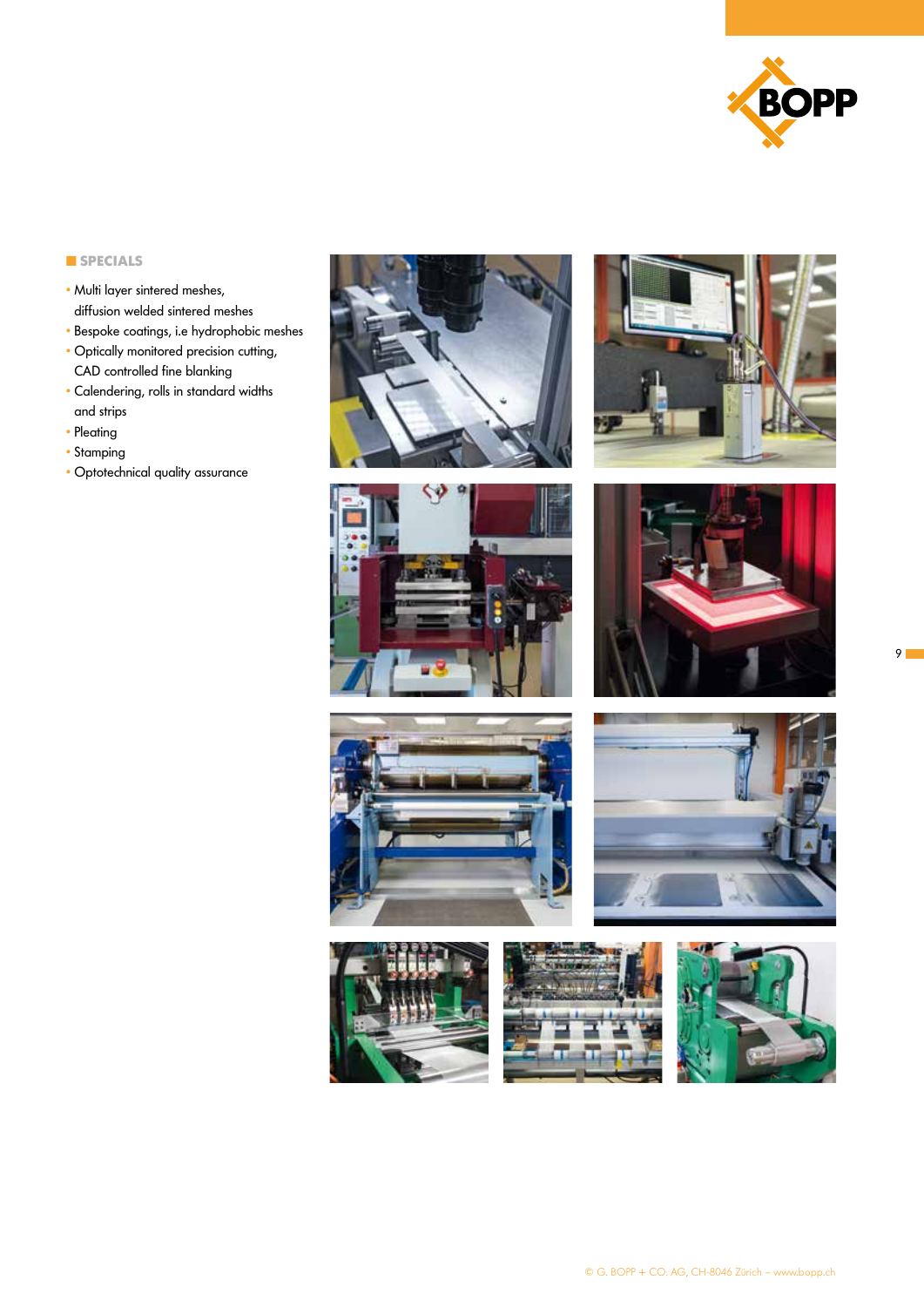# **PRODUCT DEVELOPMENT, PRODUCTION**

### **n** PROTOTYPES, ONE OFFS

- Developing new solutions working in cooperation with customers
- Replicas, reproductions
- Made to order single components







### **N** VOLUME PRODUCTION

• Fully or semi-automated volume production for maximum economy

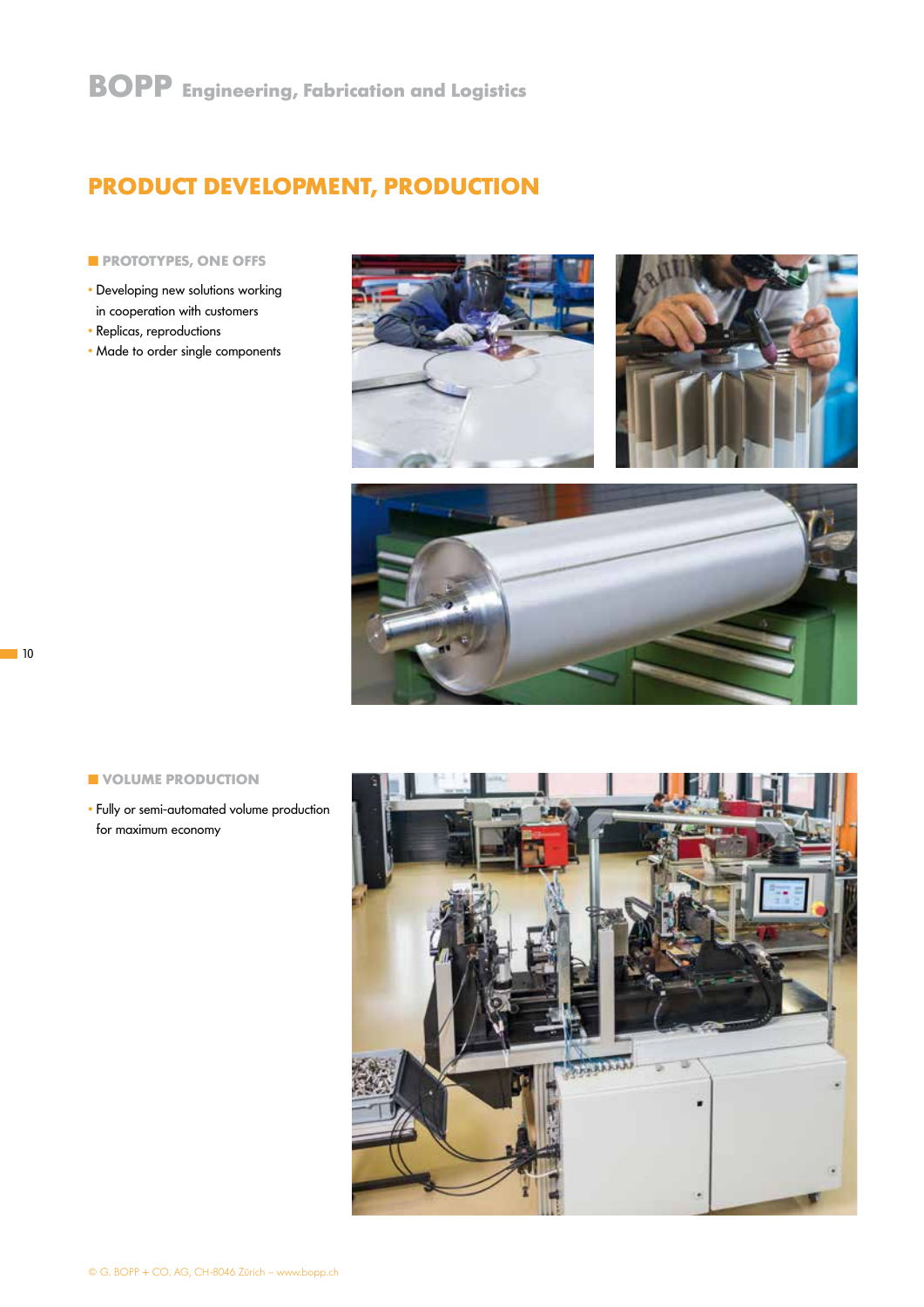

 $11$ 

### **n** REPLACEMENT PARTS

- Reconditioning of wearing parts
- Exchange of damaged meshes
- Reverse engineering
- Modifications to customer specifications
- Call-off storage and delivery



### **n** OEM PARTS

- Manufacture of materials and semifinished goods such as rings, flanges, reinforcements, supports
- Reconditioning of used components

### **n EX-WORKS**

- Application appraisals
- Installation surveys
- Installation and operational testing







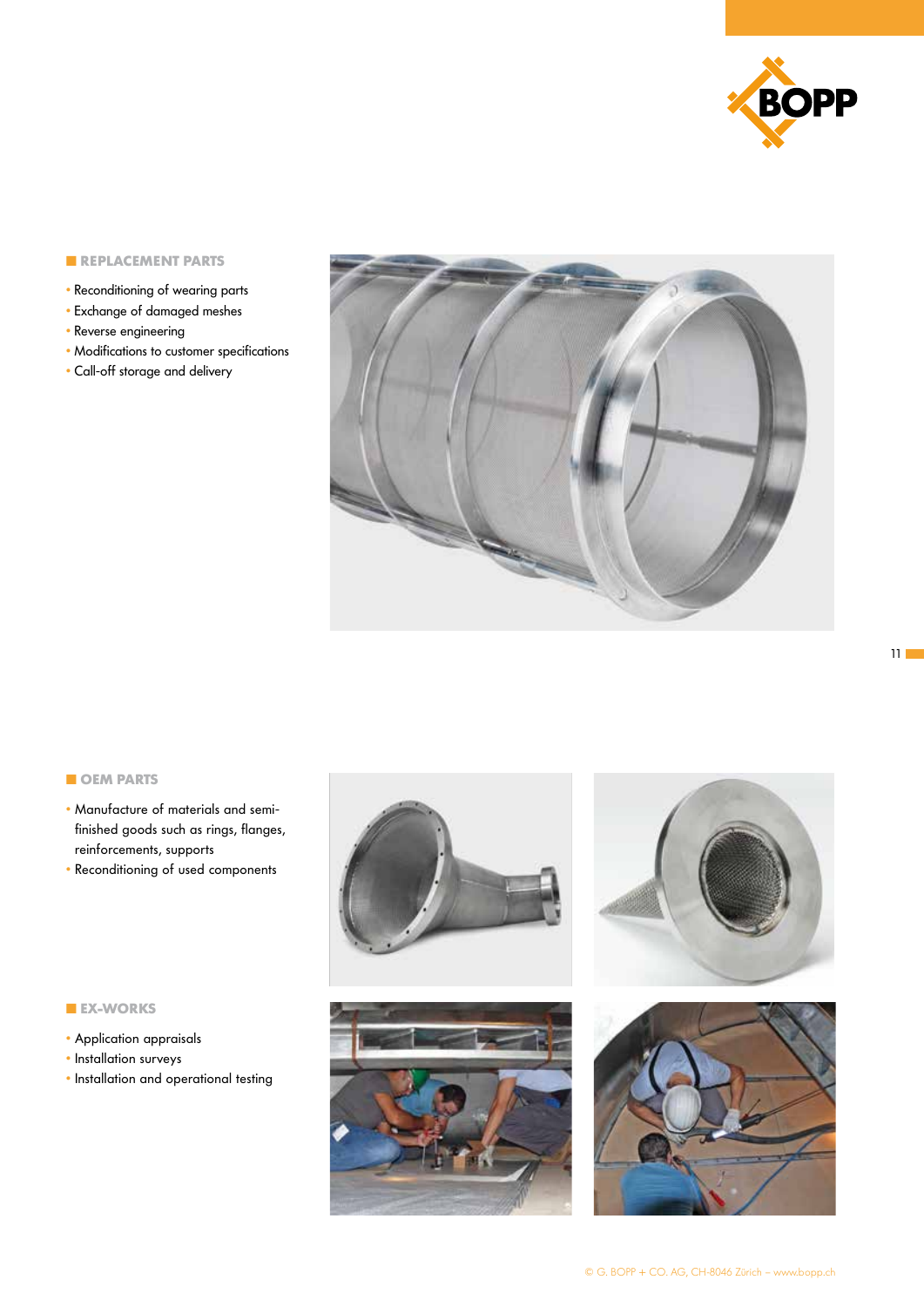# **LOGISTICS**

### **N** COMPUTERISED STOCK CONTROL

Our fully automated stock control system is integrated with our enterprise-wide IT infrastructure. The system is designed to provide advanced levels of efficiency and reliability.



### **n** CONSIGNMENT STORE

On request, we can provide you with a consignment store, guaranteeing optimum security of supply.

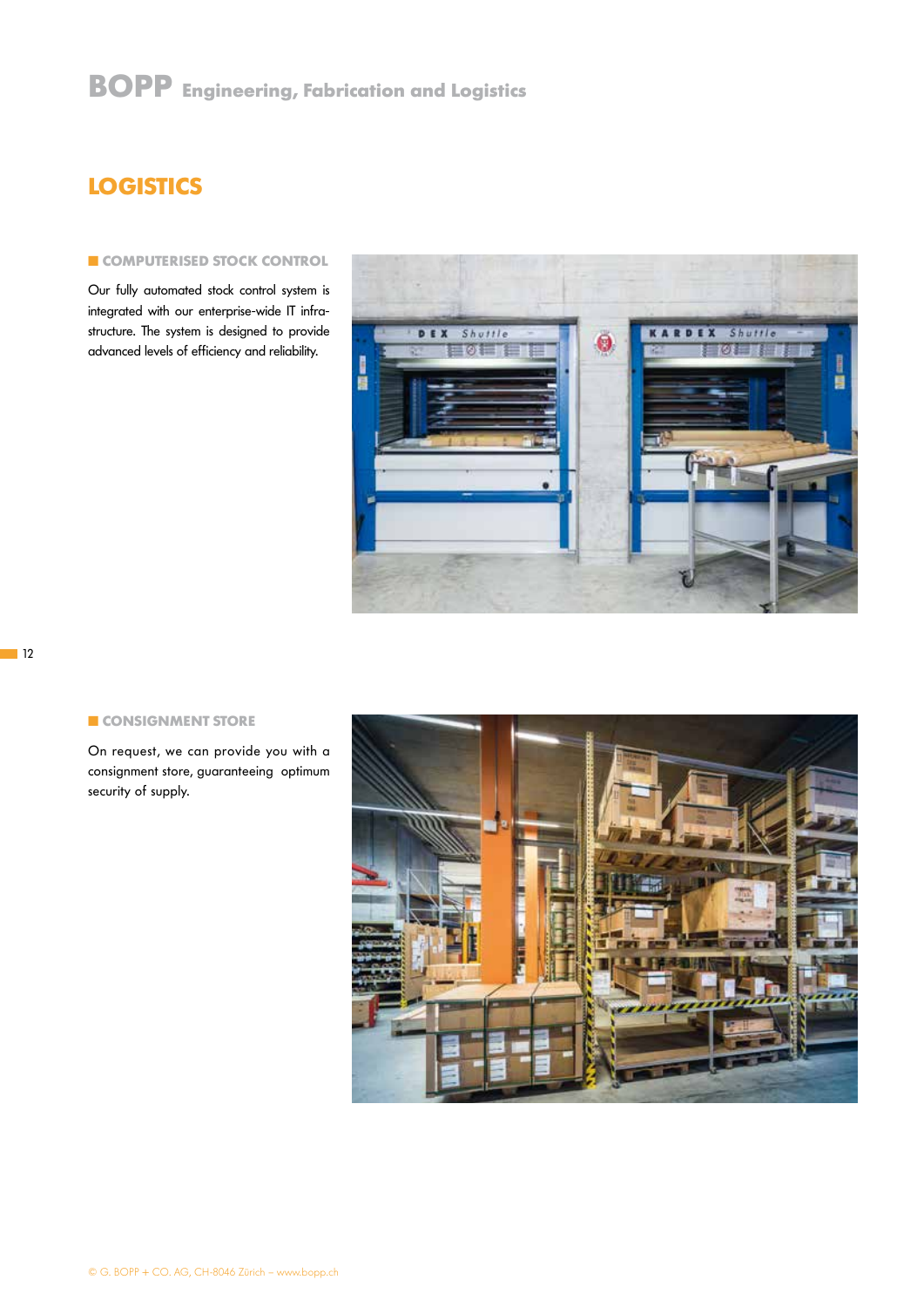

### **N** PROFESSIONAL PACKAGING

To ensure our deliveries arrive safely with our customers, we have our own modern, fully equipped joinery workshop, where we manufacture packaging cases to exact specifications.



### **N** JUST IN TIME DELIVERY

We deliver in accordance with agreed deadlines to support our customers' processes and activities.

### **ECONOMICAL MODES OF TRANSPORT**

Our logistics professionals know the most reliable carriers, the best modes of transport and understand all relevant rules and regulations for smooth and timely deliveries.

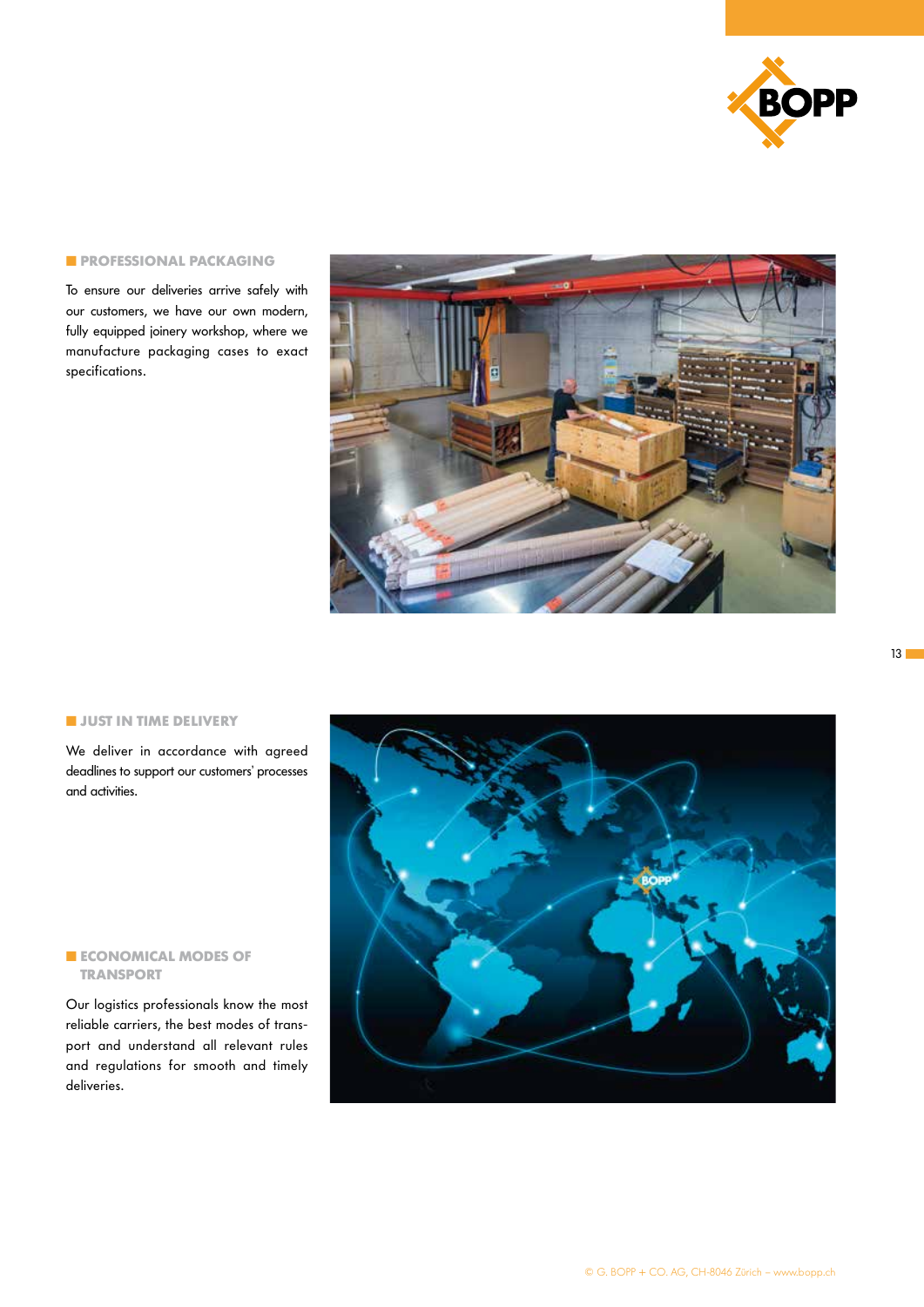# **INFRASTRUCTURE AND FACILITIES**

The equipment and facilities used in our businesses are purpose designed for handling and processing fine meshes and sintered mesh laminates. In the main, these have been designed and built by ourselves and continuously developed and improved over the years. This investment enables us to achieve above average levels of productivity to the highest quality standards, without risking damaging or stressing the sensitive meshes, guaranteeing reproducibility for years to come. We are well equipped for prototyping builds up to high level serial production.

|                                   | Mesh                                           | <b>Fabrication</b>                                                                            | <b>Engineering</b><br>Consultancy                                                                                            | <b>Specials</b>                                                                                                |
|-----------------------------------|------------------------------------------------|-----------------------------------------------------------------------------------------------|------------------------------------------------------------------------------------------------------------------------------|----------------------------------------------------------------------------------------------------------------|
| <b>BOPP CH</b>                    | Weaving of fine meshes                         | Completed fabrications,<br>from prototype to volume<br>production,<br>Laser cutting equipment | R&D department, sales<br>advisory service through<br>to consultancy for complex<br>projects, laboratories                    | Own wire drawing facility,<br>calendering machine,<br>CAD cutting machine,<br>microplasma welding<br>equipment |
| <b>BOPP UK</b>                    | Mesh stocks                                    | Specialised fabrication for<br>pre-cut parts and screen<br>printing applications              | Sales advice and<br>applications consultancy                                                                                 | Synthetic meshes                                                                                               |
| <b>BOPP Italy</b>                 | Limited mesh stocks                            | Pre-cut parts, some<br>fabrications                                                           | Sales advice and<br>applications consultancy                                                                                 |                                                                                                                |
| <b>BOPP Utildi</b>                | Mesh stocks                                    | <b>Completed fabrications</b>                                                                 | Sales advice and<br>applications consultancy                                                                                 | Synthetic meshes, conveyor<br>belts, special applications                                                      |
| <b>BOPP USA</b>                   | Mesh stocks                                    | Pre-cut parts, specialised<br>fabrication                                                     | Sales advice and<br>applications consultancy                                                                                 |                                                                                                                |
| <b>BOPP Asia</b><br>China & Korea | Intermediate storage                           |                                                                                               | Sales advice and<br>applications consultancy                                                                                 |                                                                                                                |
| Spörl Germany                     | Weaving of medium to<br>coarse meshes, backing | Completed fabrications,<br>large blanking facility                                            | R&D department, sales<br>advisory service through<br>to consultancy for complex<br>projects, high level serial<br>production |                                                                                                                |

### **N EXAMPLES OF APPLICATIONS IN DIFFERING INDUSTRIES:**

- **Chemical/pharmaceutical industries;** Nutsche filter floors, filter candles, chromatography, centrifuge filters from mesh/sintered materials, sieves, filter cones, fluidisation
- **Engineering industry:** oil, water and air filters
- **Automotive industry:** oil and fuel filters, catalytic converters, ABS filters
- **Aviation industry:** fuel filters, jet engine sound suppression, RFI screening, lightning strike protection, composite materials for airfoils
- **Shipping:** ballast water filters, hydraulic filters
- **Power generation:** star filters for nuclear power plant; filter candles
- **Food industry:** sieves, cleaning baskets, filter cartridges, test sieves, fluidisation
- **Electronics industry:** blanks for electronic components and displays, acoustics elements
- **Petrochemicals:** Filter elements
- **Medical Engineering:** Special filters for medical devices

### • **Environmental Technology:**

Filters for liquid gases and air, sieves for recycling applications, coated meshes (nanotechnology), solar heat (Stirling technologies), fuel cells, wind farmse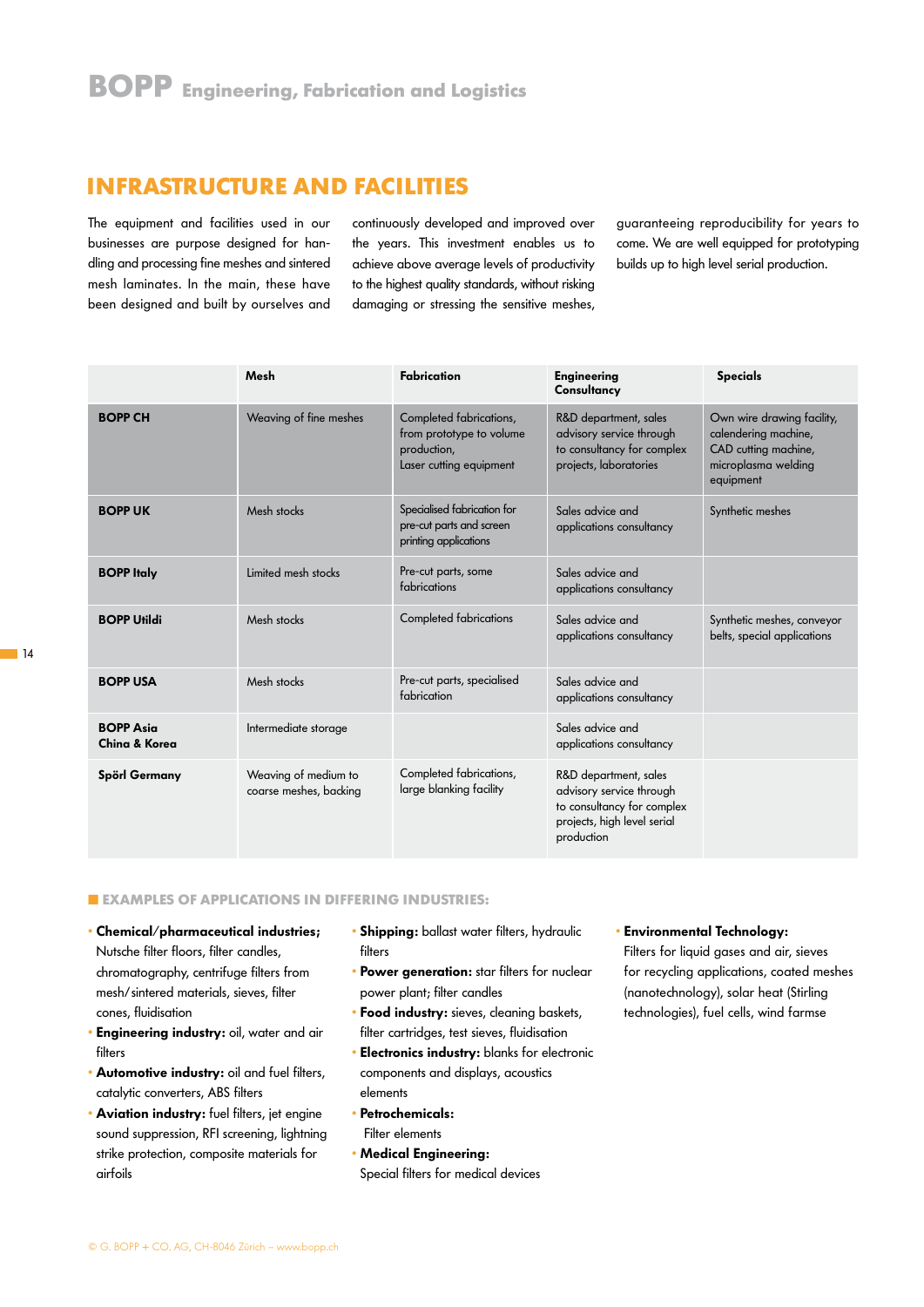